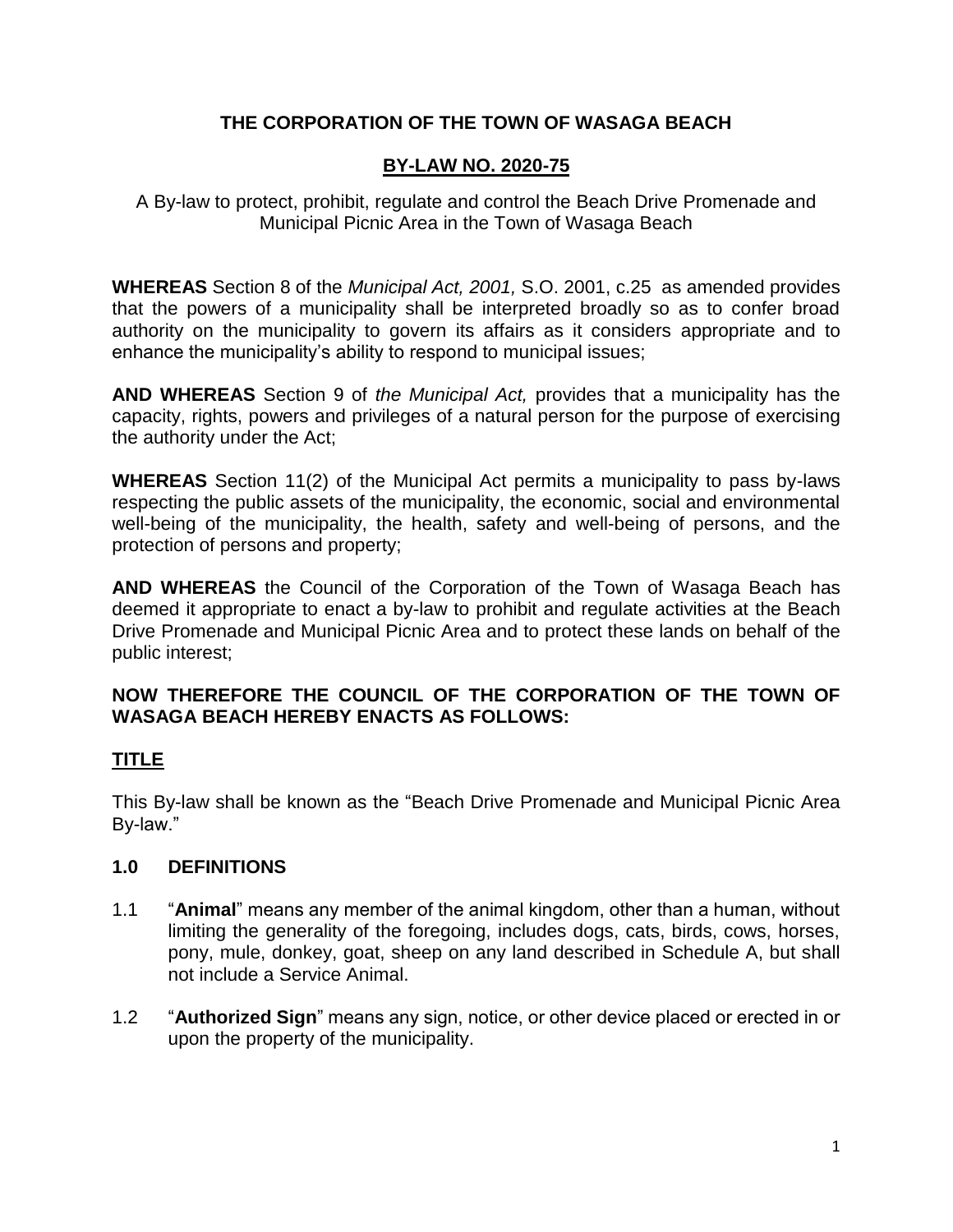- 1.3 "**Beach Promenade**" means any part of the sand covered municipally assumed road allowance formerly known as Beach Drive, including the area between the lateral property lines thereof, identified in Schedule A.
- 1.4 "**C.A.O**." means the Chief Administrative Officer for the Town of Wasaga Beach.
- 1.5 "**Council**" means the Council of the Corporation of the Town of Wasaga Beach.
- 1.6 "**Litter**" means the placing or disposing of any debris, refuse, waste or any other items or materials, in any place other than designated garbage receptacles.
- 1.7 "**Motor Vehicle**" includes an automobile, motorcycle, and any other vehicle propelled or driven otherwise than by muscular power; but does not include the cars of electric or steam railways, or other motor vehicles running only upon rails, farm tractors, self-propelled implement of husbandry or road-building machine within the meaning of the Highway Traffic Act.
- 1.8 "**Municipality**" means The Corporation of the Town of Wasaga Beach.
- 1.9 "**Officer**" means a Municipal Law Enforcement Officer or Police Officer.
- 1.10 "**Person**" means any human being, association, firm, partnership, incorporated company, corporation, agent or trustee, and the heirs, executors or other legal representatives of a person to whom the context can apply, according to law.
- 1.11 "**Property**" for the purpose of this by-law means all lands or municipal road allowances identified in Schedule A, forming part of this by-law.
- 1.12 "**Service Animal**" As defined in the Accessibility for Ontarians With Disabilities Act, 2005 as may be amended from time to time, a service animal is an animal for a person with a disability if it is readily apparent that the animal is used by the person for reasons relating to his or her disability or if the person provides a letter from a physician or nurse confirming that the persons requires the animal for reasons relating to the disability.
- 1.13 "**Special Event**" means an exhibition, event or function held within the Town of Wasaga Beach where a person has applied to the Town of Wasaga Beach to conduct a Special Event and Council has approved the event, with or without conditions.
- 1.14 "**Tent**" means any portable shelter, or temporary structure, including but not limited to a camping tent, gazebo, shelter, canopy or windbreaker, but does not include a tent that does not contain sides and is under 100 sq. feet (10ft x 10ft).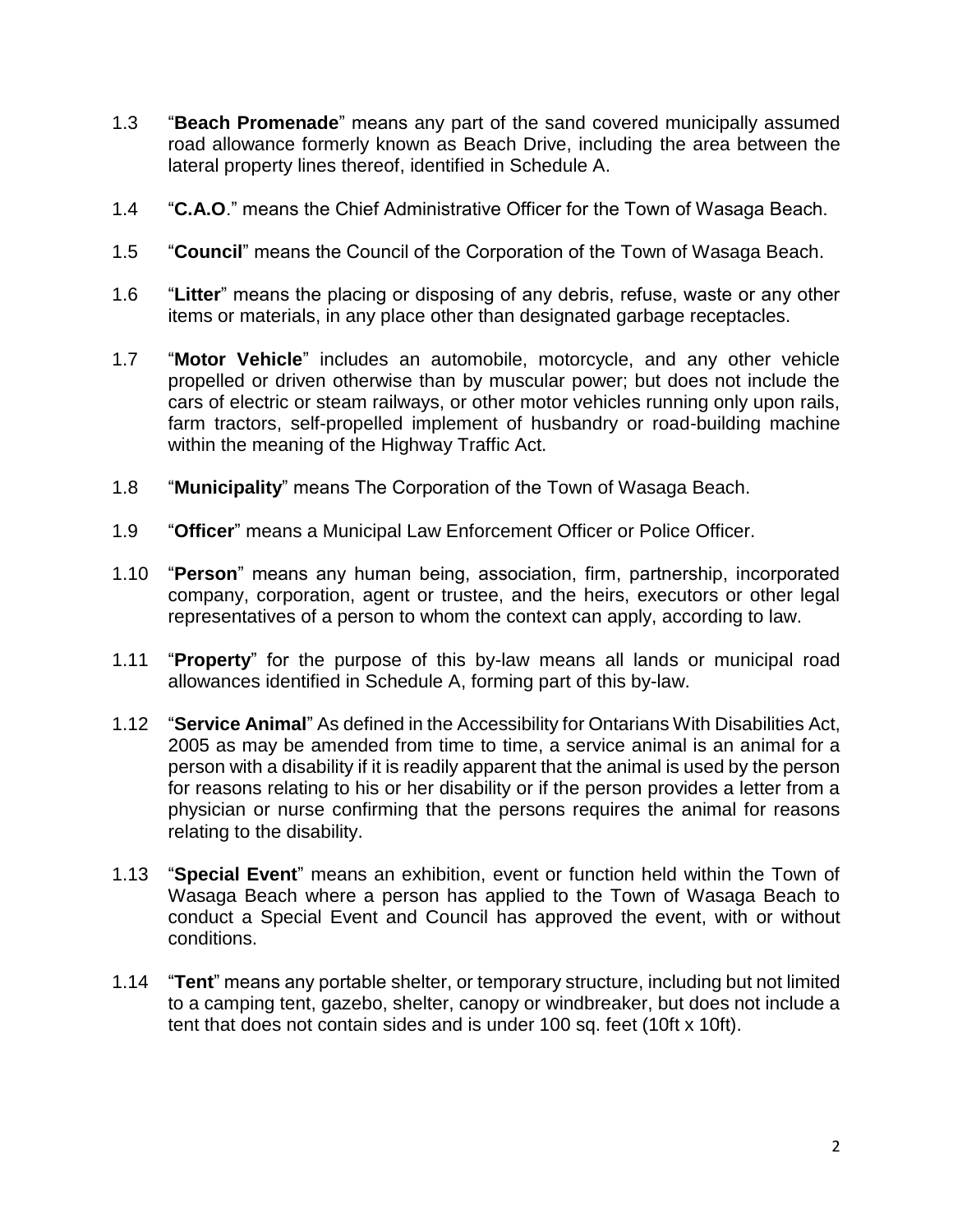### **2.0 GENERAL CONDUCT**

- 2.1 No Person shall start or tend to a fire on a Property.
- 2.2 No Person shall defecate, urinate or otherwise leave human waste on a Property.
- 2.3 No Person shall permit an Animal on the Beach Promenade, between 9am to 7pm during the period from Victoria Day to Labour Day, with the exception of Service Animals and law enforcement Animals.
	- 2.3.1 Section 2.3 does not apply to a Person walking an Animal on the Beach Promenade sidewalk.
- 2.4 No Person shall erect or use any Tent that occupies or covers a space greater than 100 square feet (example 10' x 10') on a Property.
- 2.5 No Person shall erect a Tent on a Property that contains more than one opaque wall.
	- 2.5.1 Section 2.5 does not preclude an Officer from applying the provision with discretion based on factors including but not limited to: age and medical needs; and
	- 2.5.2 does not apply do a Person caring for an infant, toddler, or Person with special needs.
- 2.6 No Person shall erect or use any Tent on the Property between the hours of 9:00pm-8:00am.
- 2.7 No Person shall maintain or store potential wildlife attractants, including food or beverages, food preparation or storage equipment, cooking devices or utensils, garbage or recycling products, scented products or any other item in a manner that is likely to attract wildlife on a Property.
- 2.8 No Person shall possess a glass bottle on a Property.
- 2.9 No Person shall be permitted to use a barbeque, hibachi, or other cooking or heating appliance on the Beach Promenade, regardless of whether it is fueled by coal, propane, alcohol, benzene, methane, gasoline, wood or other such fuel.
- 2.10 No Person shall deposit or cause to be deposited any Litter on a Property.
- 2.11 No Person shall remove or damage or deface any part of a Property.
- 2.12 No Person shall disobey an Authorized Sign on a Property.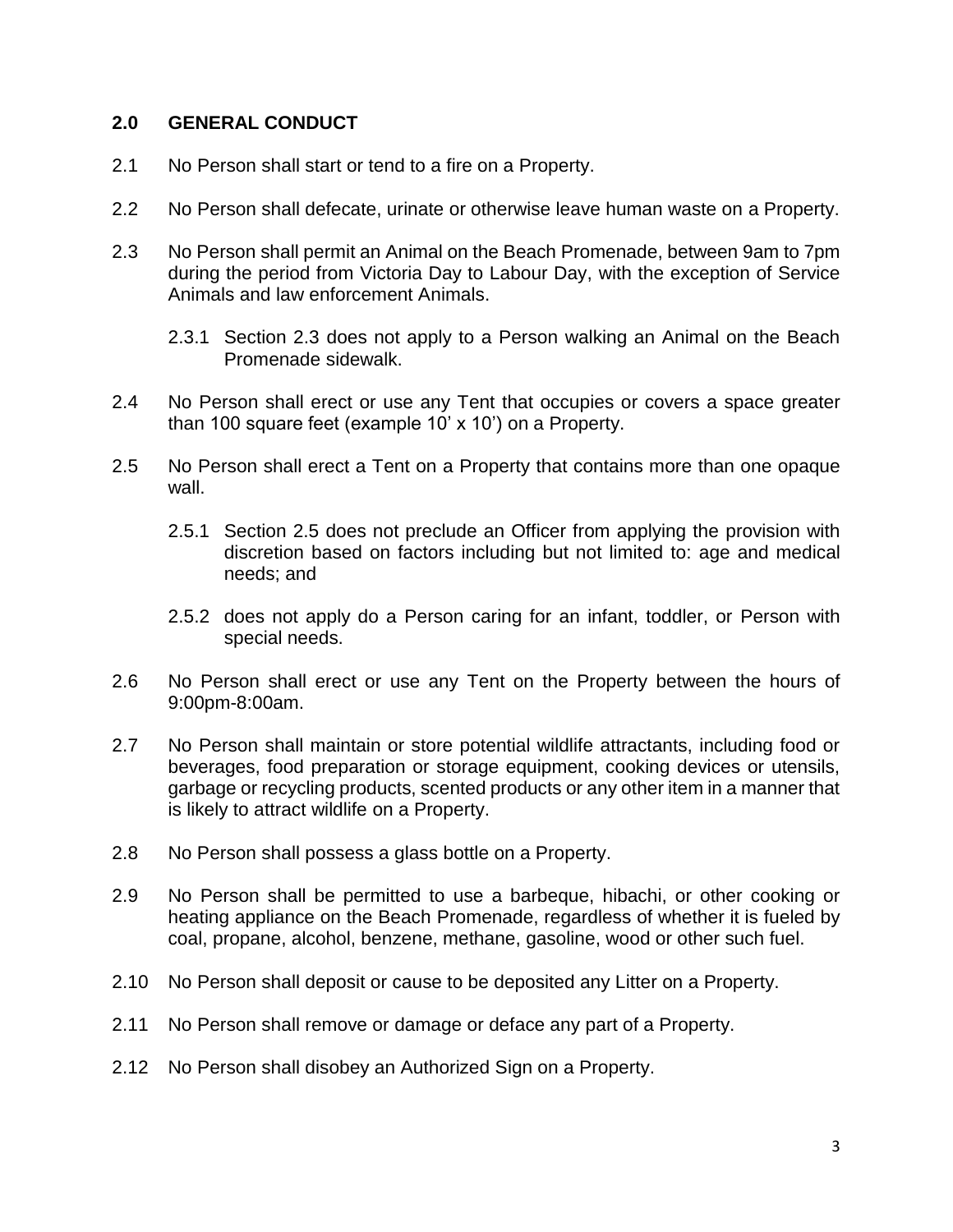- 2.13 No Person shall hit, strike or otherwise propel a golf ball on a Property.
- 2.14 No Person shall engage in riotous, boisterous, threatening, or indecent conduct or abusive, threatening or profane language within a Property.
- 2.15 No person shall operate a Motor Vehicle on the Beach Promenade unless authorized by the Municipality.

## **3.0 EXEMPTIONS**

- 3.1 Notwithstanding anything contained in this By-law, any person may make application a minimum of 15 days prior to the date(s) requiring an exemption, to the C.A.O. to be granted an exemption from any of the provisions of this By-law with respect to General Conduct provisions. The C.A.O., may refuse to grant any exemption or may grant the exemption applied for or any exemption of lesser effect and any exemption granted shall specify the time period of a duration during which it is effective, and may contain such items and conditions as the C.A.O. sees fit.
- 3.2 The provisions of this by-law do not apply to an Officer or other emergency or enforcement personnel while performing their duties.
- 3.3 Sections 2.6, 2.7 and 2.8 do not apply to Tents used in relation to a Council approved Special Event, where the continued use of Tents are required for the duration of the Special Event.

### **4.0 ENFORCEMENT**

- 4.1 The provisions of this By-law may be enforced by an Officer.
- 4.2 Where any person contravenes any provision of this By-law, an Officer may direct such person to comply with this By-law. Every person so directed shall comply with such direction without undue delay.
- 4.3 Where an Officer has reasonable grounds to believe that a person has contravened any provision of this By-law, the Officer may require the name, address and proof of identity of that person, and the person shall supply that information. Failure to provide sufficient or any identification shall constitute obstruction of the Officer as set out in section 5.0 of this By-law.

### **5.0 OBSTRUCTION**

5.1 No Person shall hinder or obstruct, or attempt to hinder or obstruct, any Officer exercising a power or performing a duty under this By-law.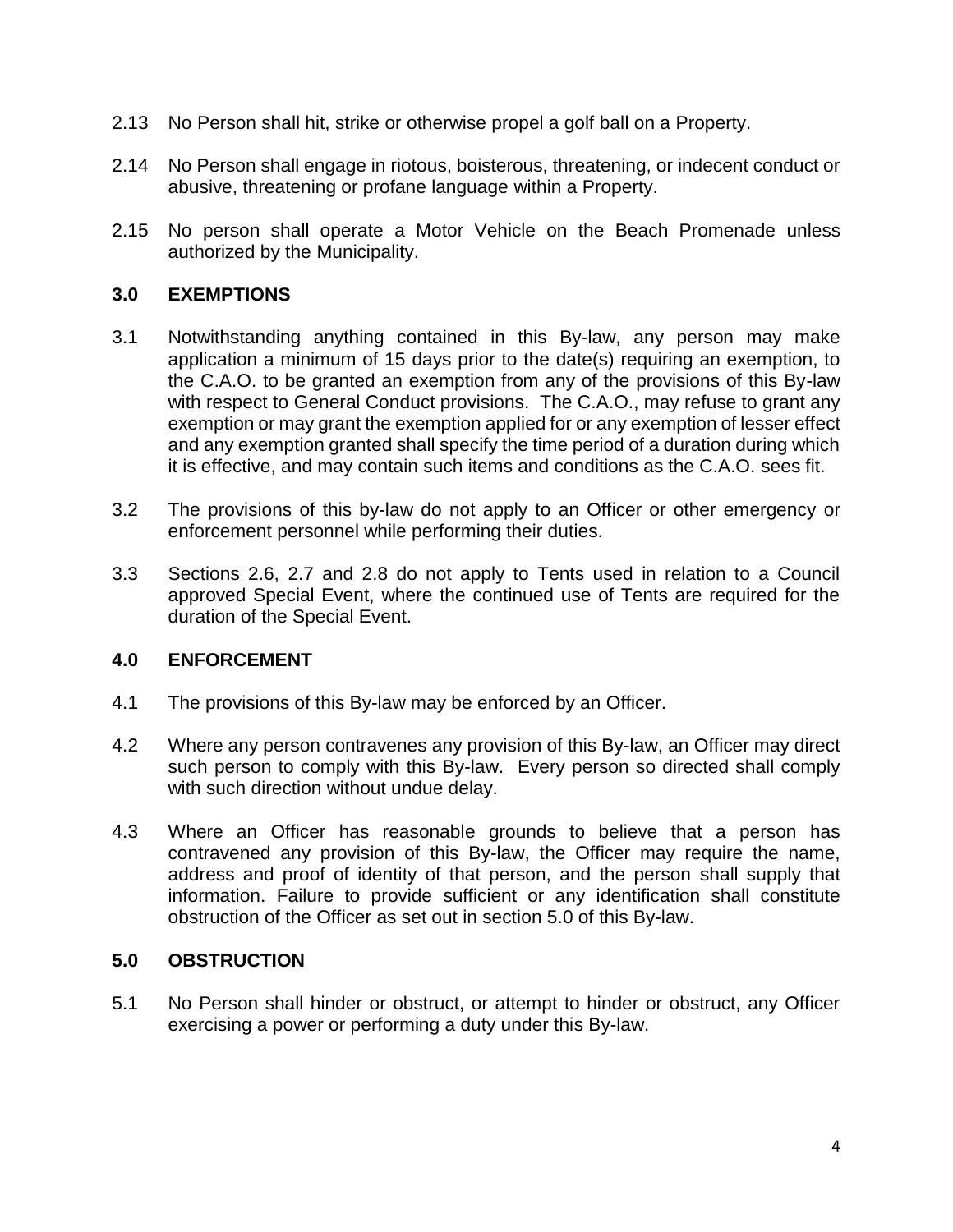## **6.0 PENALTY**

- 6.1 Any Person, who contravenes or fails to comply with any provision of this By-law is guilty of an offence and upon conviction is liable to a fine as provided for in the *Provincial Offences Act*, R.S.O. 1990, c. P.33, as amended.
- 6.2 Upon conviction any penalty imposed under this By-law may be collected under the authority of the *Provincial Offences Act*, R.S.O 1990, c. P.33, as amended.
- 6.3 Every person who is convicted of an offence, is liable to a maximum fine of \$25,000 for a first offence and a maximum fine of \$50,000 for a subsequent offence.
- 6.4 Upon conviction, in addition to any other remedy and to any penalty imposed by this Chapter, the court in which the conviction has been entered and any court of competent jurisdiction thereafter may make an order prohibiting the continuation or repetition of the offence by the person convicted.

## **7.0 SEVERABILITY**

7.1 If any provision or part of this By-law is declared by any court or tribunal of competent jurisdiction to be illegal or inoperative, in whole or in part, or inoperative in particular circumstances, the validity of this By-law as a whole or any part thereof, other than that part which is declared invalid, shall not be affected and it shall continue to apply in full force and effect to all other circumstances.

### **8.0 CONFLICTS**

8.1 If any provision of this By-law conflicts with an Act or a regulation or another bylaw, the provision that is the most restrictive shall prevail.

### **9.0 EFFECTIVE DATE**

9.1 This By-law shall come into force and effect on the final passage thereof.

### **BY-LAW READ A FIRST, SECOND AND THIRD TIME AND FINALLY PASSED THIS 30TH DAY OF JUNE, 2020.**

# **THE CORPORATION OF THE TOWN OF WASAGA BEACH**

Nina Bifolchi, Mayor

Dina Lundy Director, Legislative Services and Clerk

\_\_\_\_\_\_\_\_\_\_\_\_\_\_\_\_\_\_\_\_\_\_\_\_\_\_\_\_

\_\_\_\_\_\_\_\_\_\_\_\_\_\_\_\_\_\_\_\_\_\_\_\_\_\_\_\_